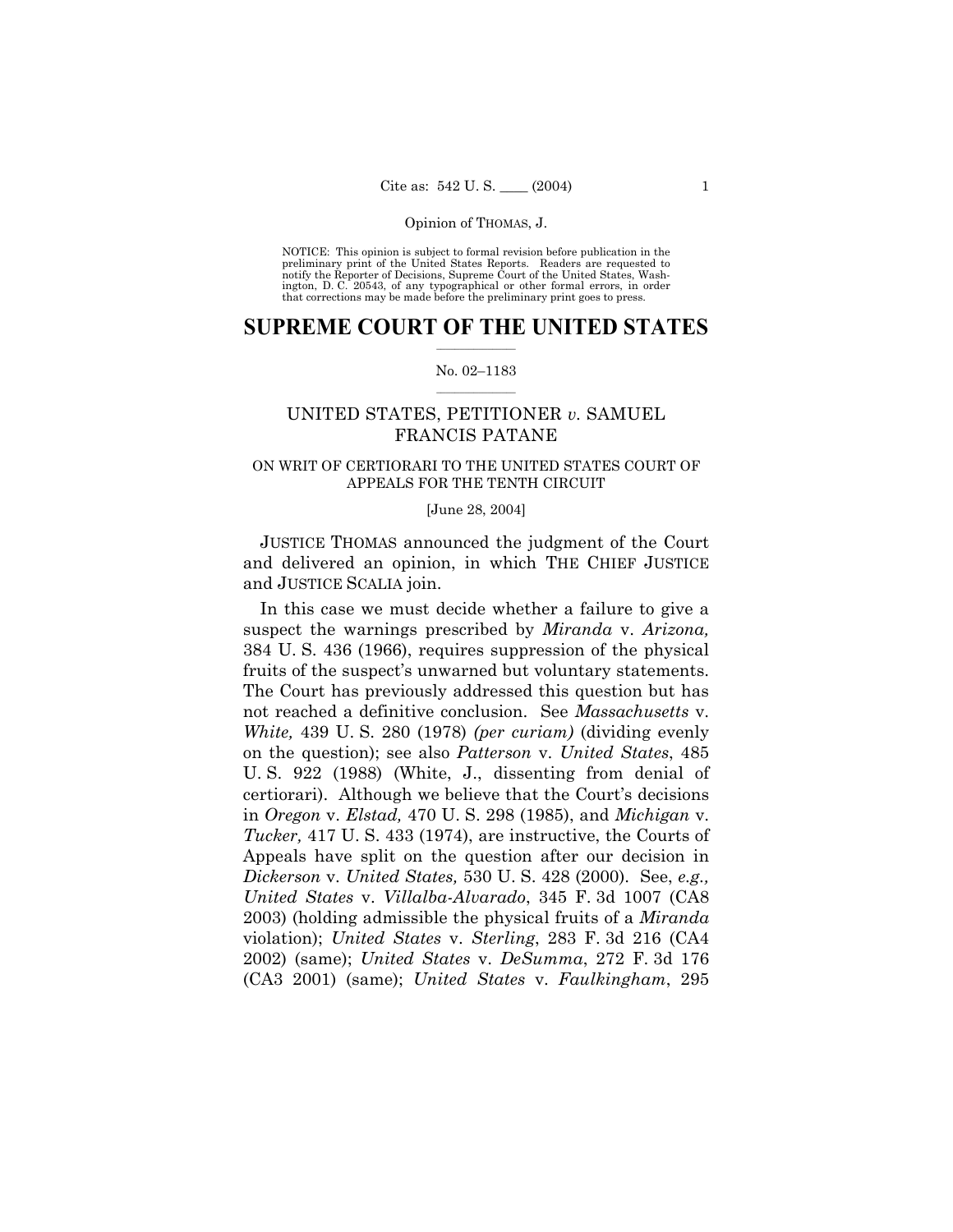### 2 UNITED STATES *v.* PATANE

### Opinion of THOMAS, J.

F. 3d 85 (CA1 2002) (holding admissible the physical fruits of a negligent *Miranda* violation). Because the *Miranda* rule protects against violations of the Self-Incrimination Clause, which, in turn, is not implicated by the introduction at trial of physical evidence resulting from voluntary statements, we answer the question presented in the negative.

I

In June 2001, respondent, Samuel Francis Patane, was arrested for harassing his ex-girlfriend, Linda OíDonnell. He was released on bond, subject to a temporary restraining order that prohibited him from contacting OíDonnell. Respondent apparently violated the restraining order by attempting to telephone OíDonnell. On June 6, 2001, Officer Tracy Fox of the Colorado Springs Police Department began to investigate the matter. On the same day, a county probation officer informed an agent of the Bureau of Alcohol, Tobacco, and Firearms (ATF), that respondent, a convicted felon, illegally possessed a .40 Glock pistol. The ATF relayed this information to Detective Josh Benner, who worked closely with the ATF. Together, Detective Benner and Officer Fox proceeded to respondent's residence.

After reaching the residence and inquiring into respondent's attempts to contact O'Donnell, Officer Fox arrested respondent for violating the restraining order. Detective Benner attempted to advise respondent of his *Miranda* rights but got no further than the right to remain silent. At that point, respondent interrupted, asserting that he knew his rights, and neither officer attempted to complete the warning.<sup>1</sup> App. 40.

<sup>&</sup>lt;sup>1</sup>The Government concedes that respondent's answers to subsequent on-the-scene questioning are inadmissible at trial under *Miranda* v. *Arizona,* 384 U. S. 436 (1966), despite the partial warning and respon-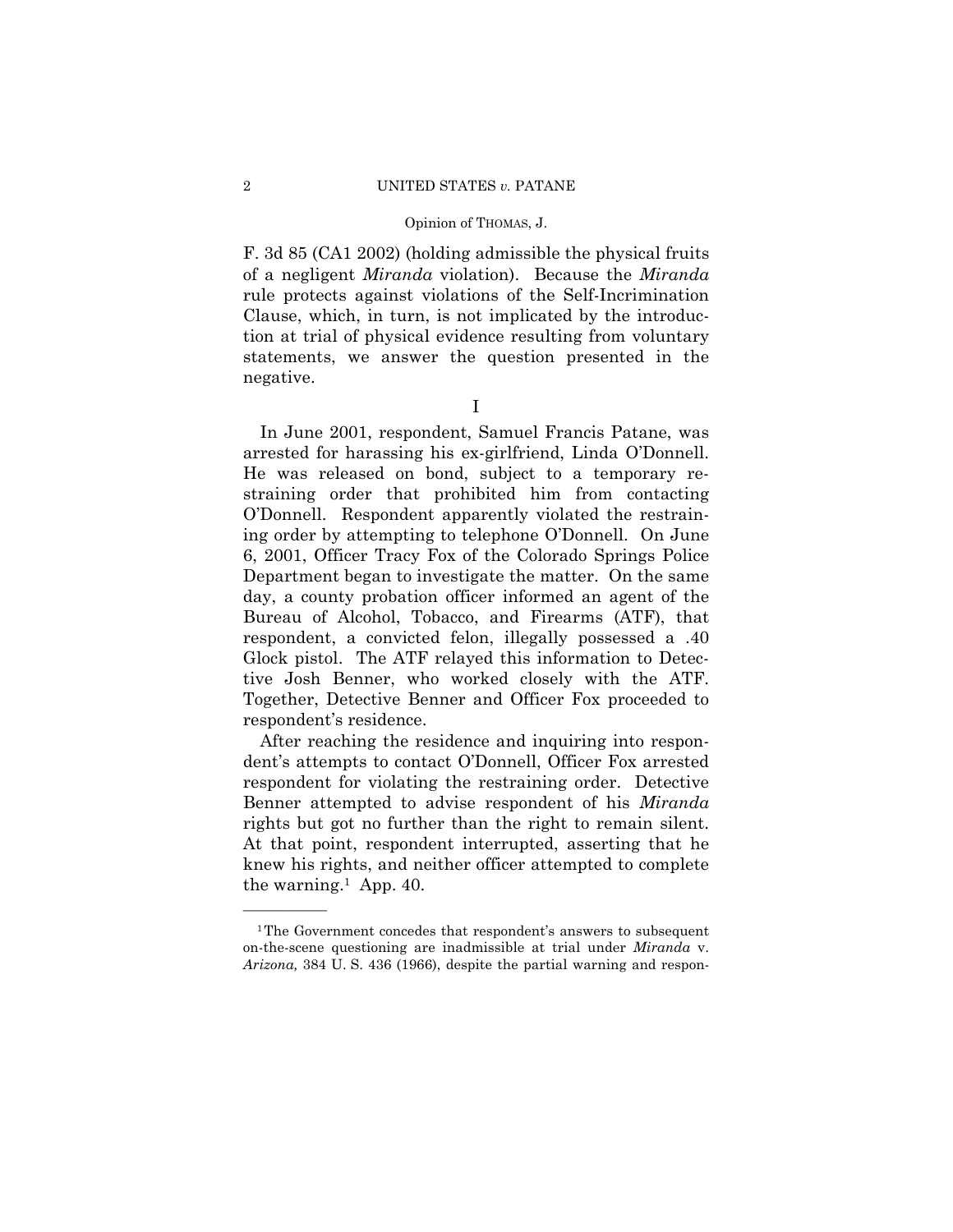Detective Benner then asked respondent about the Glock. Respondent was initially reluctant to discuss the matter, stating: "I am not sure I should tell you anything about the Glock because I don't want you to take it away from me.<sup>n</sup> *Id.*, at 41. Detective Benner persisted, and respondent told him that the pistol was in his bedroom. Respondent then gave Detective Benner permission to retrieve the pistol. Detective Benner found the pistol and seized it.

A grand jury indicted respondent for possession of a firearm by a convicted felon, in violation of 18 U. S. C.  $\S 922(g)(1)$ . The District Court granted respondent's motion to suppress the firearm, reasoning that the officers lacked probable cause to arrest respondent for violating the restraining order. It therefore declined to rule on respondent's alternative argument that the gun should be suppressed as the fruit of an unwarned statement.

The Court of Appeals reversed the District Court's ruling with respect to probable cause but affirmed the suppression order on respondent's alternative theory. The court rejected the Government's argument that this Courtís decisions in *Elstad, supra*, and *Tucker, supra*, foreclosed application of the fruit of the poisonous tree doctrine of *Wong Sun* v. *United States,* 371 U. S. 471 (1963), to the present context. 304 F. 3d 1013, 1019 (CA10 2002). These holdings were, the Court of Appeals reasoned, based on the view that *Miranda* announced a prophylactic rule, a position that it found to be incompatible with this Court's decision in *Dickerson, supra,* at 444 ("*Miranda* announced a constitutional rule that Congress may not supersede legislatively").<sup>2</sup> The Court of Appeals thus equated *Dickerson*'s

dent's assertions that he knew his rights.

<sup>2</sup>The Court of Appeals also distinguished *Oregon* v. *Elstad,* 470 U. S. 298 (1985), on the ground that the second (and warned) confession at issue there was the product of the defendant's volition. 304 F. 3d, at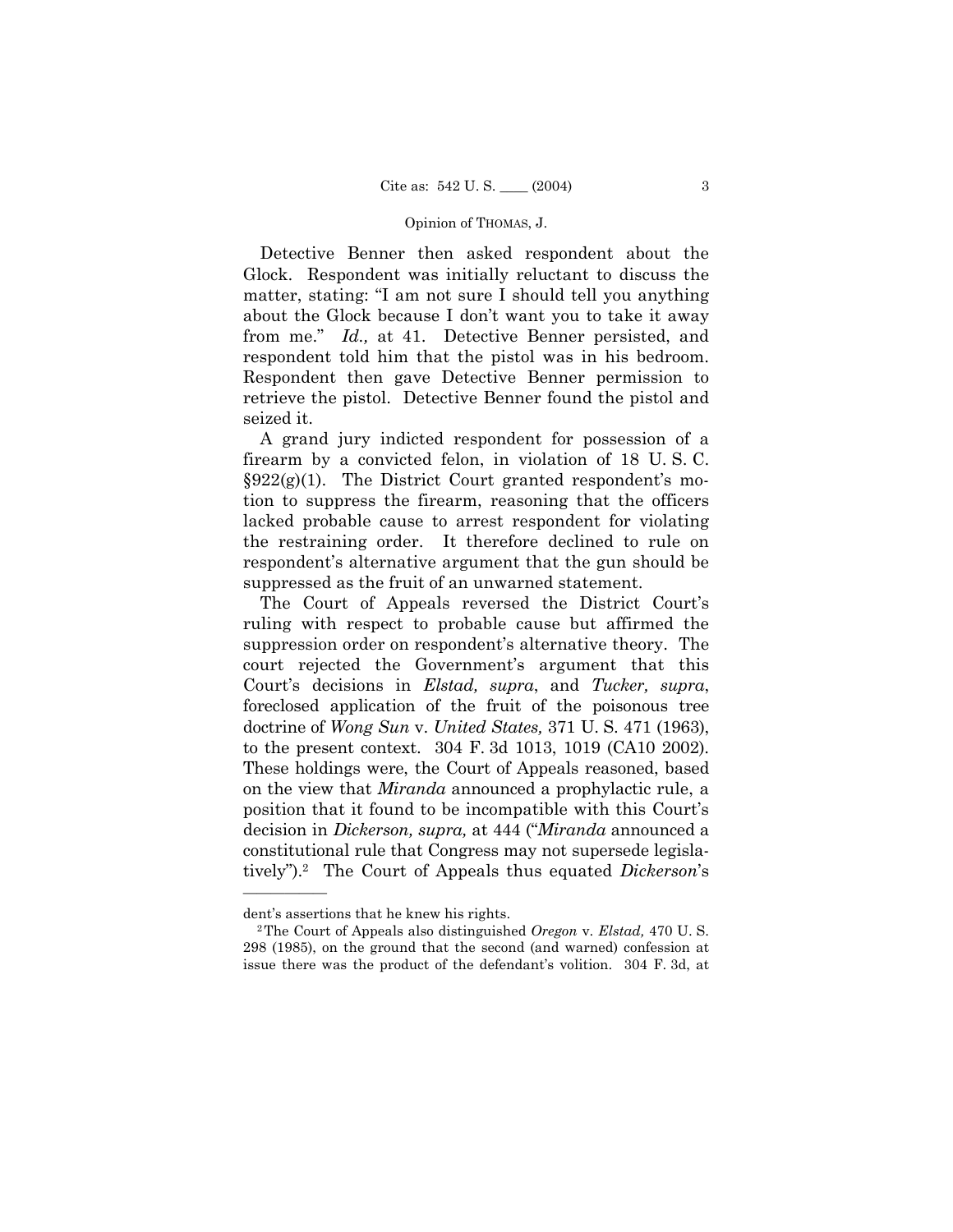announcement that *Miranda* is a constitutional rule with the proposition that a failure to warn pursuant to *Miranda* is itself a violation of the Constitution (and, more particularly, of the suspect's Fifth Amendment rights). Based on its understanding of *Dickerson*, the Court of Appeals rejected the post-*Dickerson* views of the Third and Fourth Circuits that the fruits doctrine does not apply to *Miranda* violations.  $304$  F. 3d, at  $1023-1027$  (discussing *United States* v. *Sterling*, 283 F. 3d 216 (CA4 2002), and *United States* v. *DeSumma*, 272 F. 3d 176 (CA3 2001)). It also disagreed with the First Circuit's conclusion that suppression is not generally required in the case of negligent failures to warn, 304 F. 3d, at  $1027-1029$  (discussing *United States* v. *Faulkingham*, 295 F. 3d 85 (CA1 2002)), explaining that "[d]eterrence is necessary not merely to deter intentional wrongdoing, but also to ensure that officers diligently (non-negligently) protect—and properly are trained to protect—the constitutional rights of citizens," 304 F. 3d, at  $1028-1029$ . We granted certiorari. 538 U. S. 976 (2003).

As we explain below, the *Miranda* rule is a prophylactic employed to protect against violations of the Self-Incrimination Clause. The Self-Incrimination Clause, however, is not implicated by the admission into evidence of the physical fruit of a voluntary statement. Accordingly, there is no justification for extending the *Miranda* rule to this context. And just as the Self-Incrimination Clause primarily focuses on the criminal trial, so too does the *Miranda* rule. The *Miranda* rule is not a code of police conduct, and police do not violate the Constitution (or even the *Miranda* rule, for that matter) by mere failures to warn. For this reason, the exclusionary rule articu-

<sup>1019, 1021.</sup> For the reasons discussed below, we do not find this distinction relevant.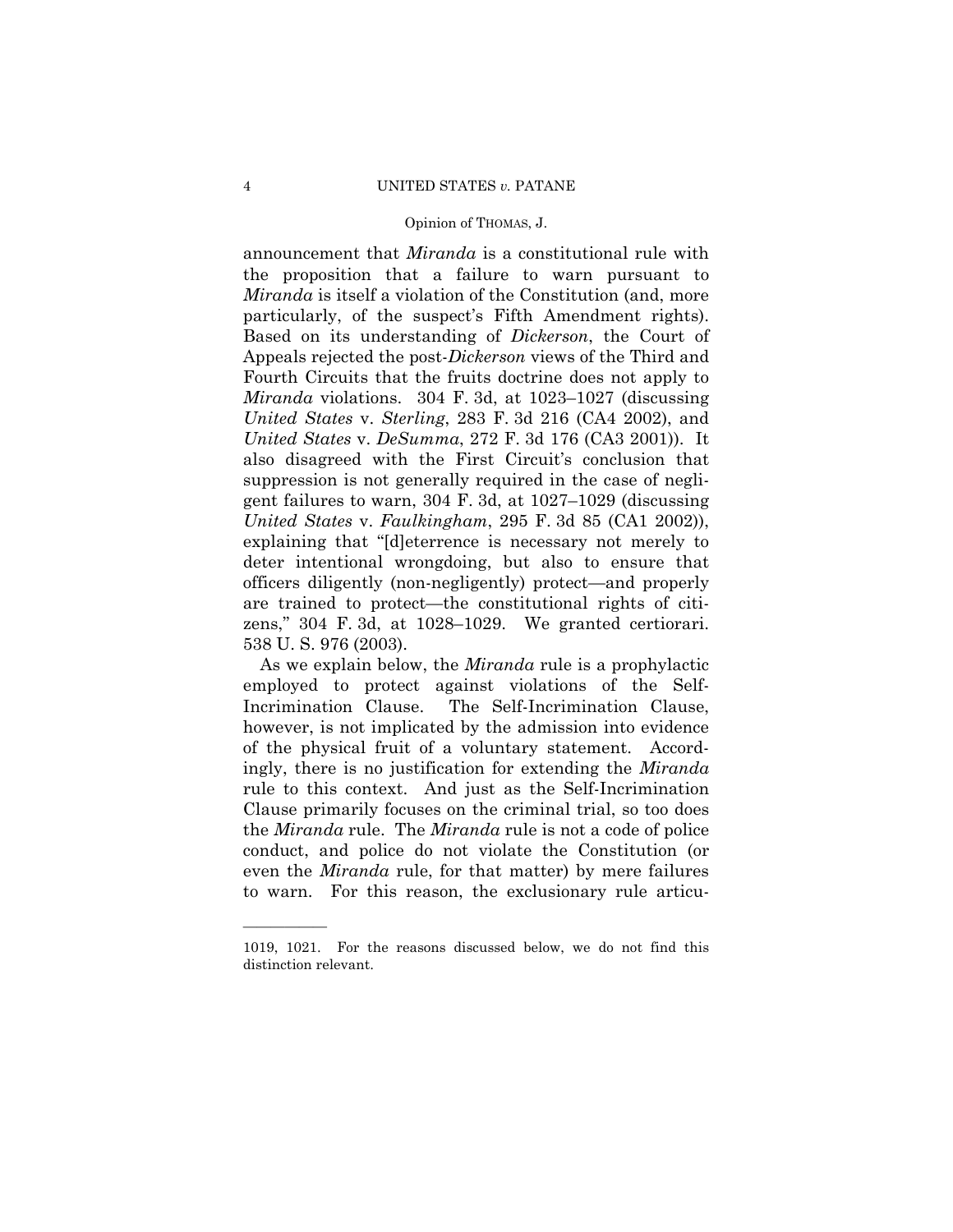lated in cases such as *Wong Sun* does not apply. Accordingly, we reverse the judgment of the Court of Appeals and remand the case for further proceedings consistent with this opinion.

## II

The Self-Incrimination Clause provides: "No person ... shall be compelled in any criminal case to be a witness against himself.î U. S. Const., Amdt. 5. We need not decide here the precise boundaries of the Clause's protection. For present purposes, it suffices to note that the core protection afforded by the Self-Incrimination Clause is a prohibition on compelling a criminal defendant to testify against himself at trial. See, *e.g., Chavez* v. *Martinez,* 538 U. S. 760, 764–768 (2003) (plurality opinion); *id.*, at 777–779 (SOUTER, J., concurring in judgment); 8 J. Wigmore, Evidence ß2263, p. 378 (J. McNaughton rev. ed. 1961) (explaining that the Clause "was directed at the employment of legal process to *extract from the person's own lips* an admission of guilt, which would thus take the place of other evidence"); see also *United States* v. *Hubbell*, 530 U. S. 27, 49-56 (2000) (THOMAS, J., concurring) (explaining that the privilege might extend to bar the compelled production of any incriminating evidence, testimonial or otherwise). The Clause cannot be violated by the introduction of nontestimonial evidence obtained as a result of voluntary statements. See, *e.g., id.*, at 34 (noting that the word "witness" in the Self-Incrimination Clause "limits the relevant category of compelled incriminating communications to those that are 'testimonial' in character''); *id.*, at 35 (discussing why compelled blood samples do not violate the Clause; cataloging other examples and citing cases); *Elstad,* 470 U. S., at 304 ("The Fifth Amendment, of course, is not concerned with nontestimonial evidence"); *id.*, at 306–307 ("The Fifth Amendment prohibits use by the prosecution in its case in chief only of *compelled* testimonyî); *Withrow* v.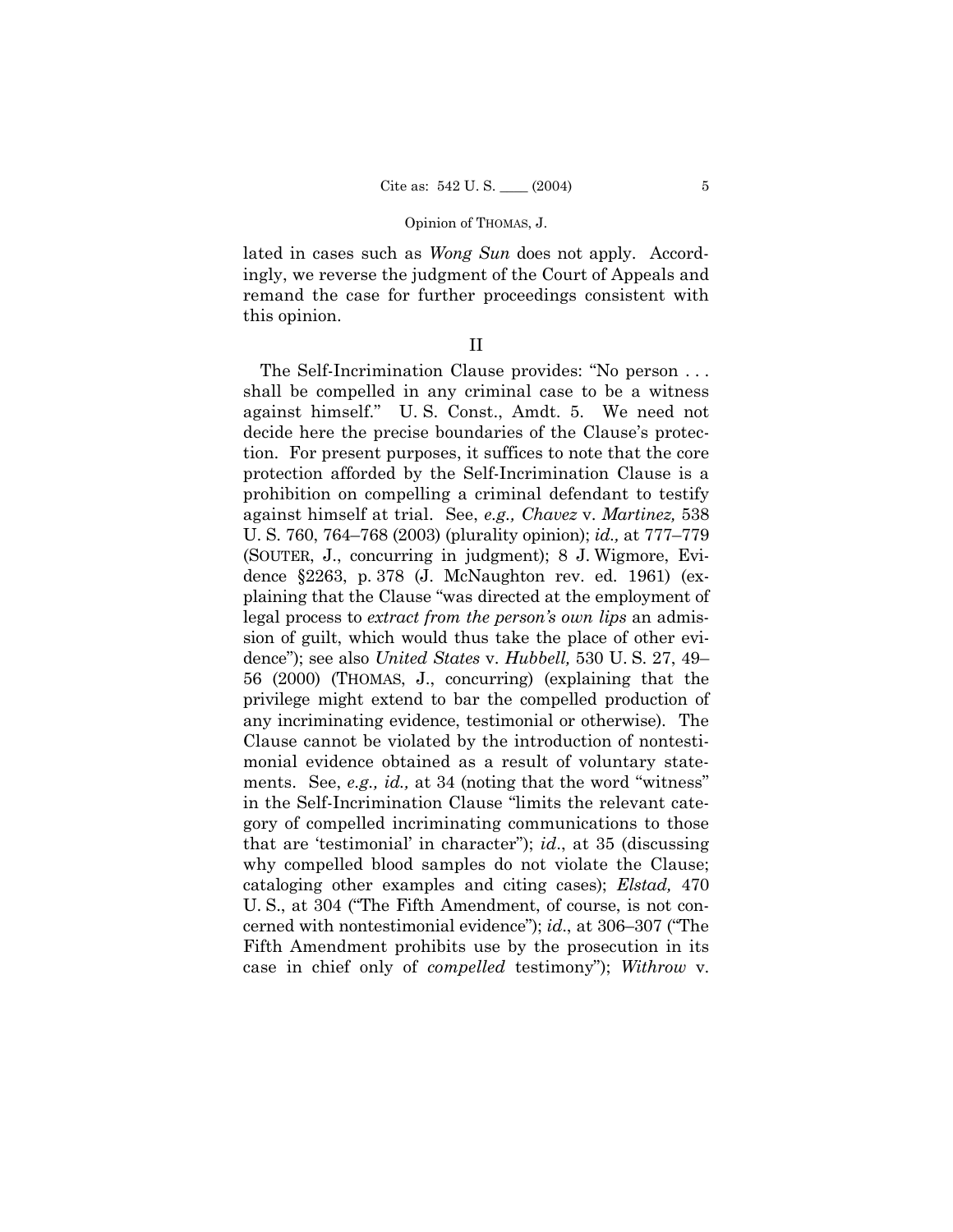*Williams,* 507 U. S. 680, 705 (1993) (O'CONNOR, J., concurring in part and dissenting in part) (describing *<sup><i>true*</sup> Fifth</sup> Amendment claims [as] the extraction and use of *compelled* testimony"); *New York v. Quarles,* 467 U.S. 649, 665–672, and n. 4 (1984) (O'CONNOR, J., concurring in judgment in part and dissenting in part) (explaining that the physical fruit of a *Miranda* violation need not be suppressed for these reasons).

To be sure, the Court has recognized and applied several prophylactic rules designed to protect the core privilege against self-incrimination. See, *e.g., Chavez*, *supra*, at  $770-772$  (plurality opinion). For example, although the text of the Self-Incrimination Clause at least suggests that ìits coverage [is limited to] compelled testimony that is used against the defendant in the trial itself," *Hubbell*, *supra*, at 37, potential suspects may, at times, assert the privilege in proceedings in which answers might be used to incriminate them in a subsequent criminal case. See, *e.g., United States v. Balsys, 524 U.S. 666, 671–672* (1998); *Minnesota* v. *Murphy,* 465 U. S. 420, 426 (1984); cf. *Kastigar* v. *United States,* 406 U. S. 441 (1972) (holding that the Government may compel grand jury testimony from witnesses over Fifth Amendment objections if the witnesses receive "use and derivative use immunity"); *Uniformed Sanitation Men Assn., Inc.* v. *Commissioner of Sanitation of City of New York,* 392 U. S. 280, 284 (1968) (allowing the Government to use economic compulsion to secure statements but only if the Government grants appropriate immunity). We have explained that  $f$ [t]he natural concern which underlies [these] decisions is that an inability to protect the right at one stage of a proceeding may make its invocation useless at a later stage. *Tucker*, 417 U.S., at 440–441.

Similarly, in *Miranda*, the Court concluded that the possibility of coercion inherent in custodial interrogations unacceptably raises the risk that a suspect's privilege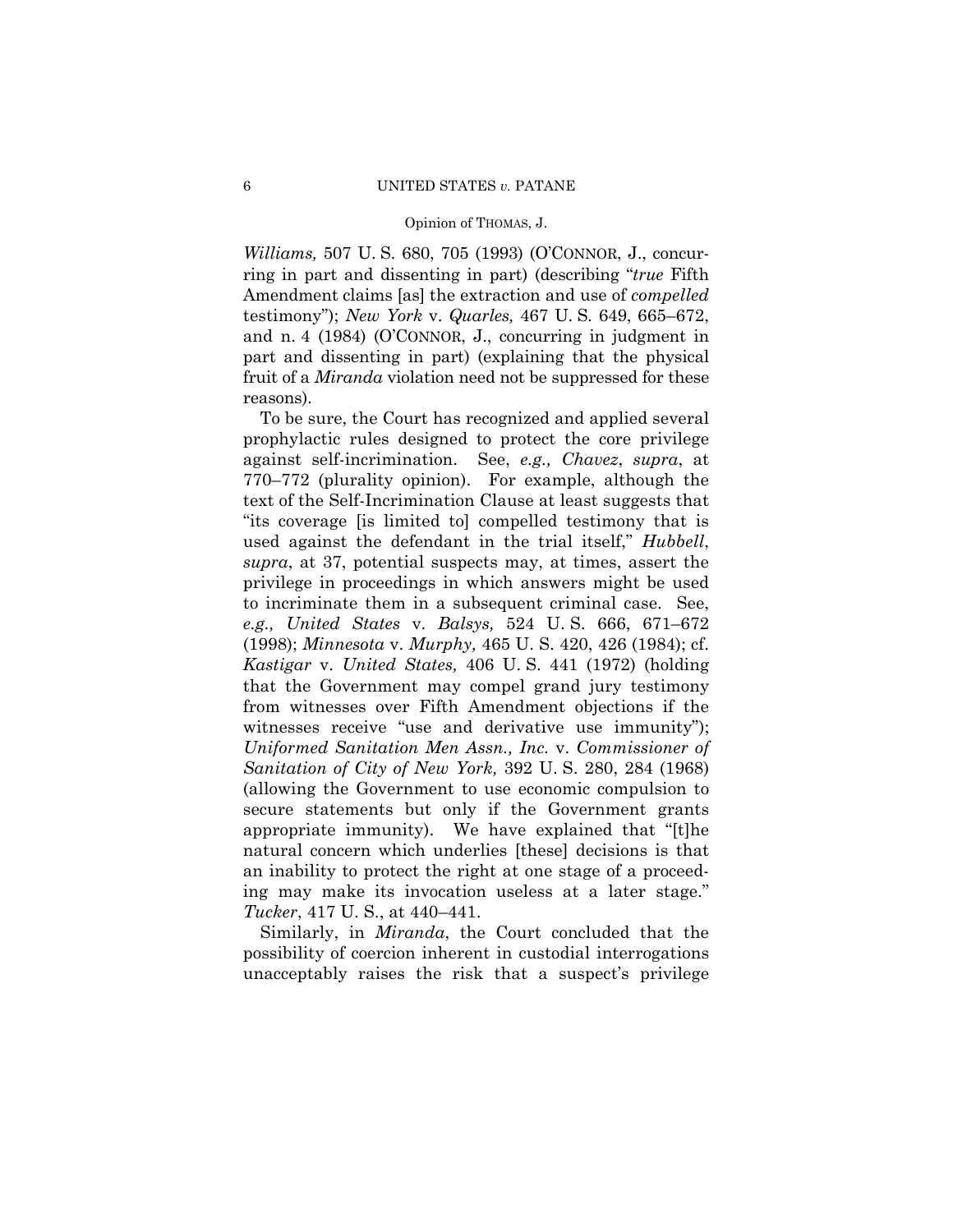against self-incrimination might be violated. See *Dickerson*, 530 U. S., at 434–435; *Miranda*, 384 U. S., at 467. To protect against this danger, the *Miranda* rule creates a presumption of coercion, in the absence of specific warnings, that is generally irrebuttable for purposes of the prosecution's case in chief.

But because these prophylactic rules (including the *Miranda* rule) necessarily sweep beyond the actual protections of the Self-Incrimination Clause, see, *e.g., Withrow, supra*, at 690–691; *Elstad*, *supra*, at 306, any further extension of these rules must be justified by its necessity for the protection of the actual right against compelled self-incrimination, *Chavez*, *supra*, at 778 (opinion of SOUTER, J.) (requiring a "powerful showing" before "expand[ing] . . . the privilege against compelled selfincriminationî). Indeed, at times the Court has declined to extend *Miranda* even where it has perceived a need to protect the privilege against self-incrimination. See, *e.g., Quarles*, *supra*, at 657 (concluding "that the need for answers to questions in a situation posing a threat to the public safety outweighs the need for the prophylactic rule protecting the Fifth Amendment's privilege against selfincrimination").

It is for these reasons that statements taken without *Miranda* warnings (though not actually compelled) can be used to impeach a defendant's testimony at trial, see *Elstad, supra, at 307–308; Harris v. New York,* 401 U.S. 222 (1971), though the fruits of actually compelled testimony cannot, see *New Jersey* v. *Portash,* 440 U. S. 450, 458–459 (1979). More generally, the *Miranda* rule "does" not require that the statements [taken without complying with the rule] and their fruits be discarded as inherently tainted," *Elstad*, 470 U.S., at 307. Such a blanket suppression rule could not be justified by reference to the ìFifth Amendment goal of assuring trustworthy evidenceî or by any deterrence rationale, *id.,* at 308; see *Tucker*,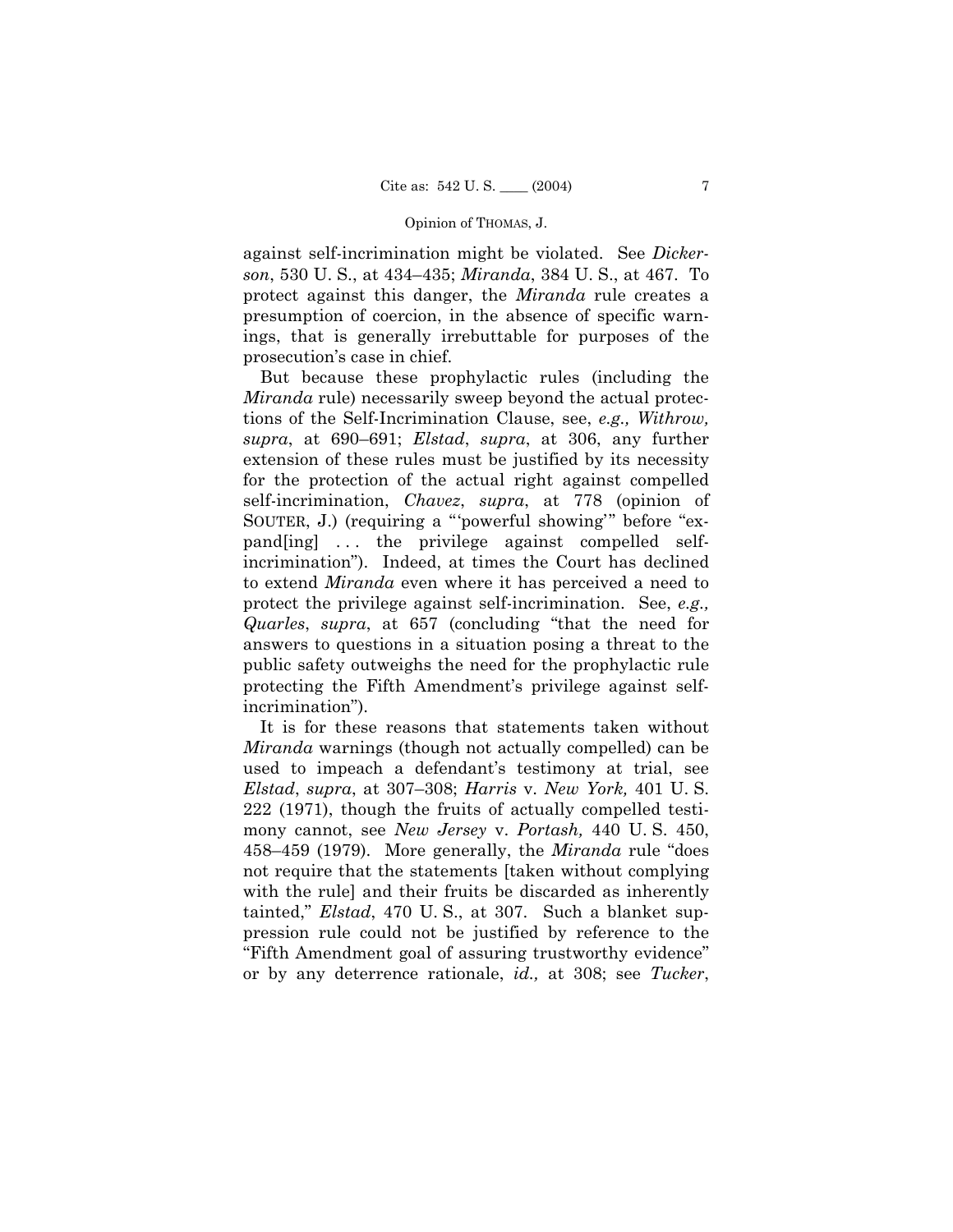*supra*, at 446–449; *Harris*, *supra*, at 225–226, and n. 2, and would therefore fail our close-fit requirement.

Furthermore, the Self-Incrimination Clause contains its own exclusionary rule. It provides that " $[n]$ o person ... shall be compelled in any criminal case to be a witness against himself.î Amdt. 5. Unlike the Fourth Amendmentís bar on unreasonable searches, the Self-Incrimination Clause is self-executing. We have repeatedly explained "that those subjected to coercive police interrogations have an *automatic* protection from the use of their involuntary statements (or evidence derived from their statements) in any subsequent criminal trial. *Chavez*, 538 U. S., at 769 (plurality opinion) (citing, for example, *Elstad, supra*, at 307–308). This explicit textual protection supports a strong presumption against expanding the *Miranda* rule any further. Cf. *Graham* v. *Connor,* 490 U. S. 386 (1989).

Finally, nothing in *Dickerson*, including its characterization of *Miranda* as announcing a constitutional rule, 530 U. S., at 444, changes any of these observations. Indeed, in *Dickerson*, the Court specifically noted that the Court's ìsubsequent cases have reduced the impact of the *Miranda* rule on legitimate law enforcement while reaffirming [*Miranda*]'s core ruling that unwarned statements may not be used as evidence in the prosecution's case in chief." *Id.*, at 443–444. This description of *Miranda*, especially the emphasis on the use of "unwarned statements . . . in the prosecution's case in chief," makes clear our continued focus on the protections of the Self-Incrimination Clause. The Court's reliance on our *Miranda* precedents, including both *Tucker* and *Elstad*, see, *e.g., Dickerson*, *supra*, at 438, 441, further demonstrates the continuing validity of those decisions. In short, nothing in *Dickerson* calls into question our continued insistence that the closest possible fit be maintained between the Self-Incrimination Clause and any rule de-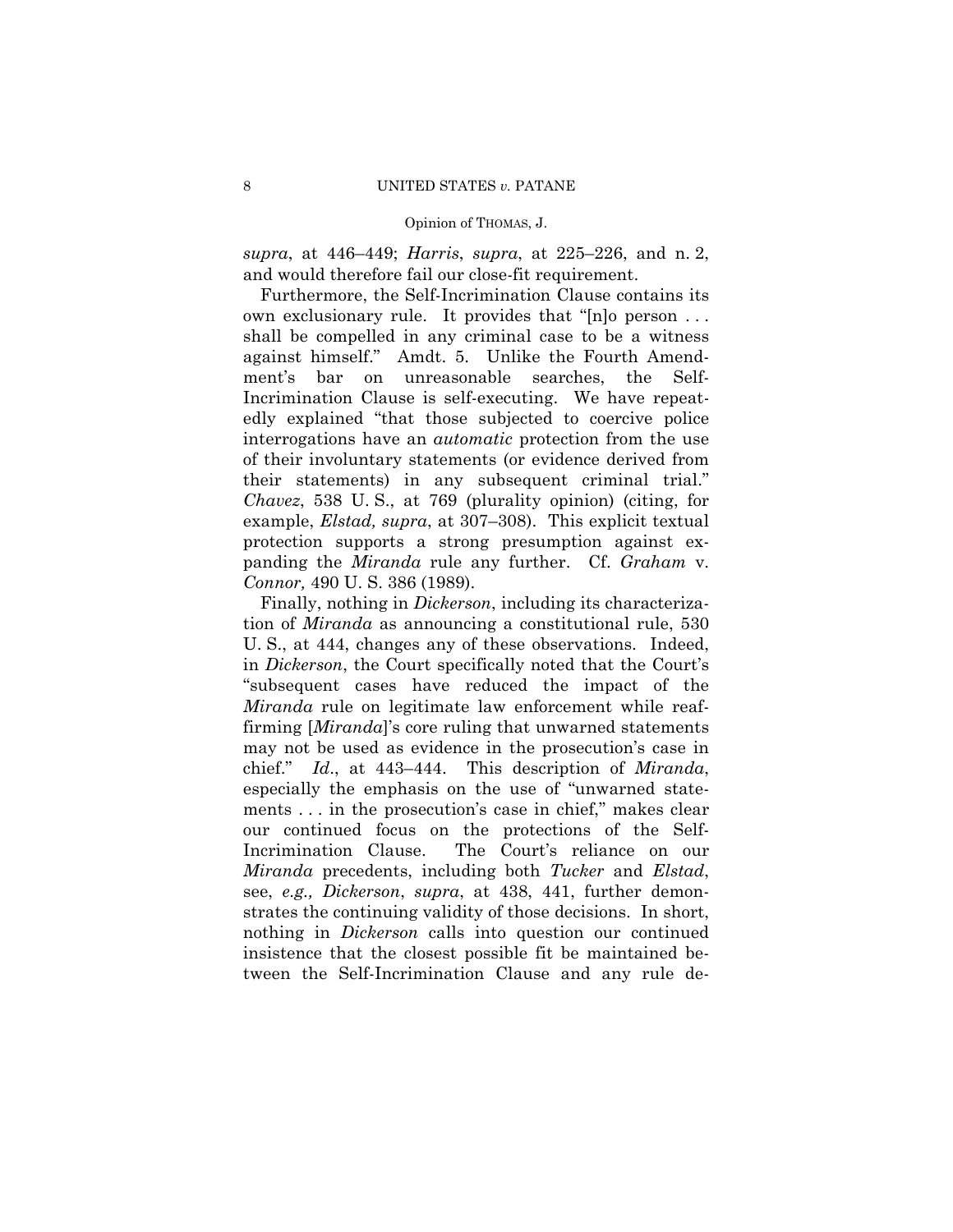signed to protect it.

## III

Our cases also make clear the related point that a mere failure to give *Miranda* warnings does not, by itself, violate a suspect's constitutional rights or even the *Miranda* rule. So much was evident in many of our pre-*Dickerson* cases, and we have adhered to this view since *Dickerson*. See *Chavez, supra,* at 772–773 (plurality opinion) (holding that a failure to read *Miranda* warnings did not violate the respondentís constitutional rights); 538 U. S., at 789. (KENNEDY, J., concurring in part and dissenting in part) (agreeing "that failure to give a *Miranda* warning does not, without more, establish a completed violation when the unwarned interrogation ensuesî); *Elstad*, *supra*, at 308; *Quarles*, 467 U. S., at 654; cf. *Chavez*, *supra*, at 777– 779 (opinion of SOUTER, J.). This, of course, follows from the nature of the right protected by the Self-Incrimination Clause, which the *Miranda* rule, in turn, protects. It is "a fundamental *trial* right." *Withrow*, 507 U.S., at 691 (quoting *United States* v. *Verdugo-Urquidez,* 494 U. S. 259, 264 (1990)). See also *Chavez*, *supra*, at 766–768 (plurality opinion); *id*., at 790 (KENNEDY, J., concurring in part and dissenting in part) (The identification of a *Miranda* violation and its consequences, then, ought to be determined at trial").

It follows that police do not violate a suspect's constitutional rights (or the *Miranda* rule) by negligent or even deliberate failures to provide the suspect with the full panoply of warnings prescribed by *Miranda*. Potential violations occur, if at all, only upon the admission of unwarned statements into evidence at trial. And, at that point, "[t]he exclusion of unwarned statements  $\dots$  is a complete and sufficient remedy" for any perceived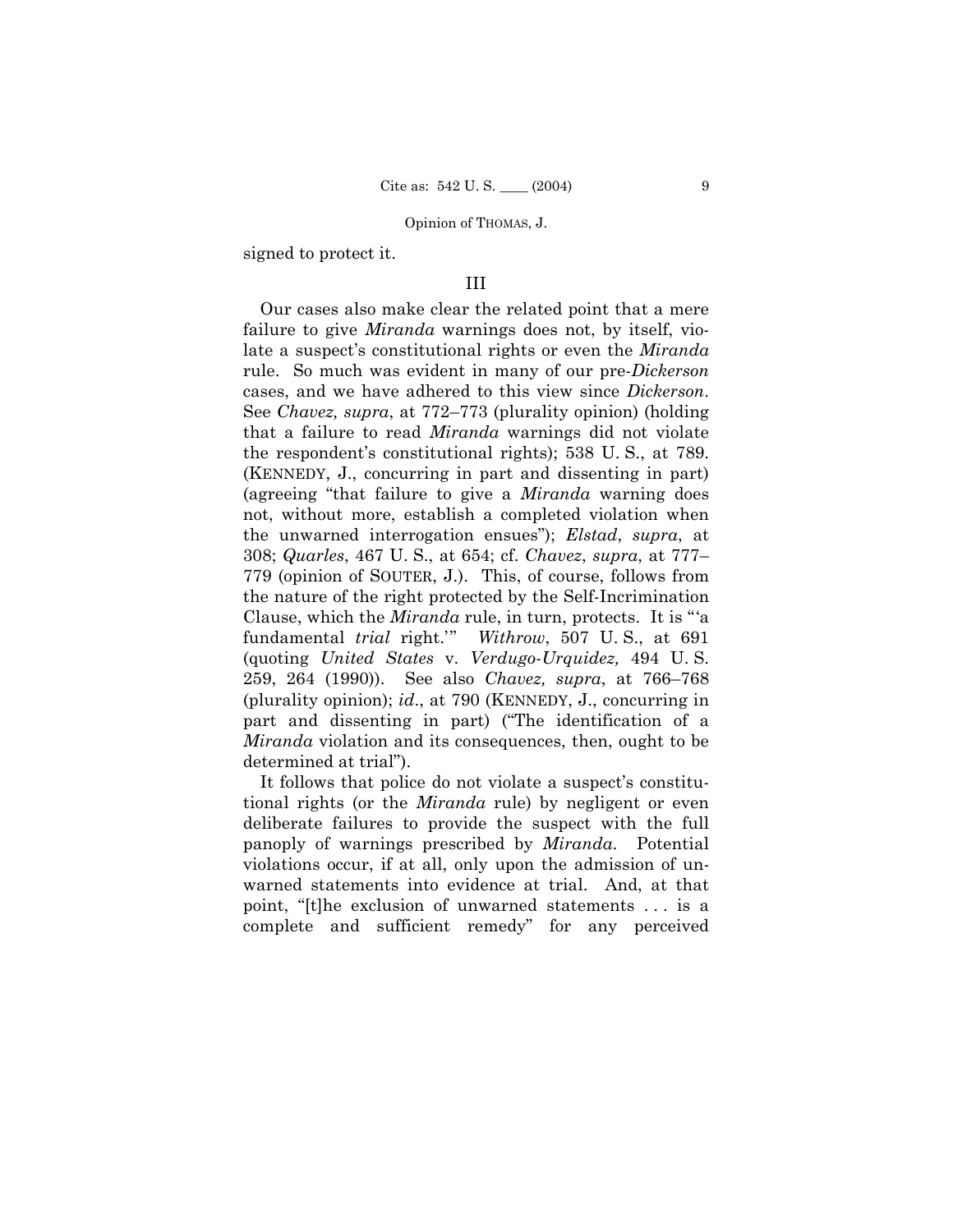*Miranda* violation. *Chavez, supra,* at 790.3

Thus, unlike unreasonable searches under the Fourth Amendment or actual violations of the Due Process Clause or the Self-Incrimination Clause, there is, with respect to mere failures to warn, nothing to deter. There is therefore no reason to apply the "fruit of the poisonous tree" doctrine of *Wong Sun,* 371 U. S., at 488.4 See also *Nix* v. *Williams,* 467 U. S. 431, 441 (1984) (discussing the exclusionary rule in the Sixth Amendment context and noting that it applies to *''illegally* obtained evidence [and] other incriminating evidence derived from [it]" (emphasis added)). It is not for this Court to impose its preferred police practices on either federal law enforcement officials or their state counterparts.

## IV

In the present case, the Court of Appeals, relying on *Dickerson*, wholly adopted the position that the taking of unwarned statements violates a suspect's constitutional rights. 304 F. 3d, at  $1028-1029$ <sup>5</sup> And, of course, if this

<sup>&</sup>lt;sup>3</sup>We acknowledge that there is language in some of the Court's post-*Miranda* decisions that might suggest that the *Miranda* rule operates as a direct constraint on police. See, *e.g., Stansbury* v. *California,* 511 U. S. 318, 322 (1994) *(per curiam); Moran* v. *Burbine,* 475 U. S. 412, 420 (1986) (stating that *''Miranda* imposed on the police an obligation to follow certain proceduresî); cf. *Edwards* v. *Arizona,* 451 U. S. 477, 485 (1981). But *Miranda* itself made clear that its focus was the admissibility of statements, see, *e.g.,* 384 U. S., at 439, 467, a view the Court reaffirmed in *Dickerson* v. *United States*, 530 U.S. 428, 443–444 (2000) (equating the *Miranda* rule with the proposition that "unwarned statements may not be used *as evidence* in the prosecution's case in chief" (emphasis added)).

<sup>4</sup>We reject respondentís invitation to apply the balancing test of *Nardone* v. *United States*, 308 U. S. 338 (1939). Brief for Respondent 15-33. At issue in *Nardone* was the violation of a federal wiretap statute, and the Court employed an exclusionary rule to deter those violations. But, once again, there are no violations (statutory or constitutional) to deter here.

<sup>5</sup> It is worth mentioning that the Court of Appeals did not have the benefit of our decision in *Chavez* v. *Martinez*, 538 U. S. 760 (2003).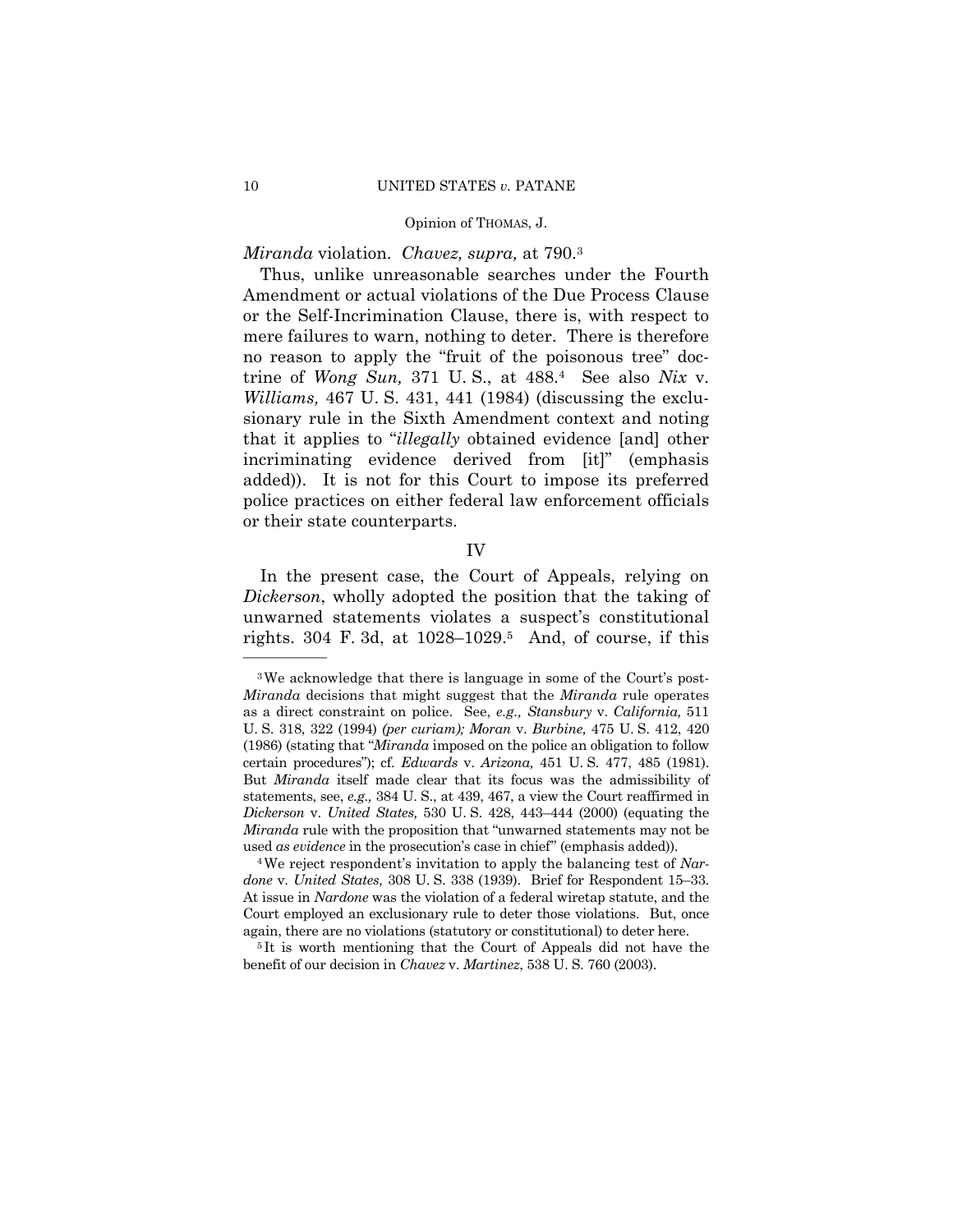were so, a strong deterrence-based argument could be made for suppression of the fruits. See, *e.g., Nix*, *supra*, at 441–444; *Wong Sun, supra, at 484–486; cf. Nardone* v. *United States,* 308 U. S. 338, 341 (1939).

But *Dickerson*ís characterization of *Miranda* as a constitutional rule does not lessen the need to maintain the closest possible fit between the Self-Incrimination Clause and any judge-made rule designed to protect it. And there is no such fit here. Introduction of the nontestimonial fruit of a voluntary statement, such as respondentís Glock, does not implicate the Self-Incrimination Clause. The admission of such fruit presents no risk that a defendantís coerced statements (however defined) will be used against him at a criminal trial. In any case, "[t]he exclusion of unwarned statements  $\dots$  is a complete and sufficient remedy" for any perceived *Miranda* violation. *Chavez*, 538 U. S., at 790 (KENNEDY, J., concurring in part and dissenting in part). See also H. Friendly, Benchmarks 280–281 (1967). There is simply no need to extend (and therefore no justification for extending) the prophylactic rule of *Miranda* to this context.

Similarly, because police cannot violate the Self-Incrimination Clause by taking unwarned though voluntary statements, an exclusionary rule cannot be justified by reference to a deterrence effect on law enforcement, as the Court of Appeals believed,  $304$  F. 3d, at  $1028-1029$ . Our decision not to apply *Wong Sun* to mere failures to give *Miranda* warnings was sound at the time *Tucker* and *Elstad* were decided, and we decline to apply *Wong Sun* to such failures now.

The Court of Appeals ascribed significance to the fact that, in this case, there might be "little [practical] difference between [respondent's] confessional statement" and the actual physical evidence. 304 F. 3d, at 1027. The distinction, the court said, "appears to make little sense as a matter of policy.î *Ibid*. But, putting policy aside, we have held that "[t]he word 'witness' in the constitutional